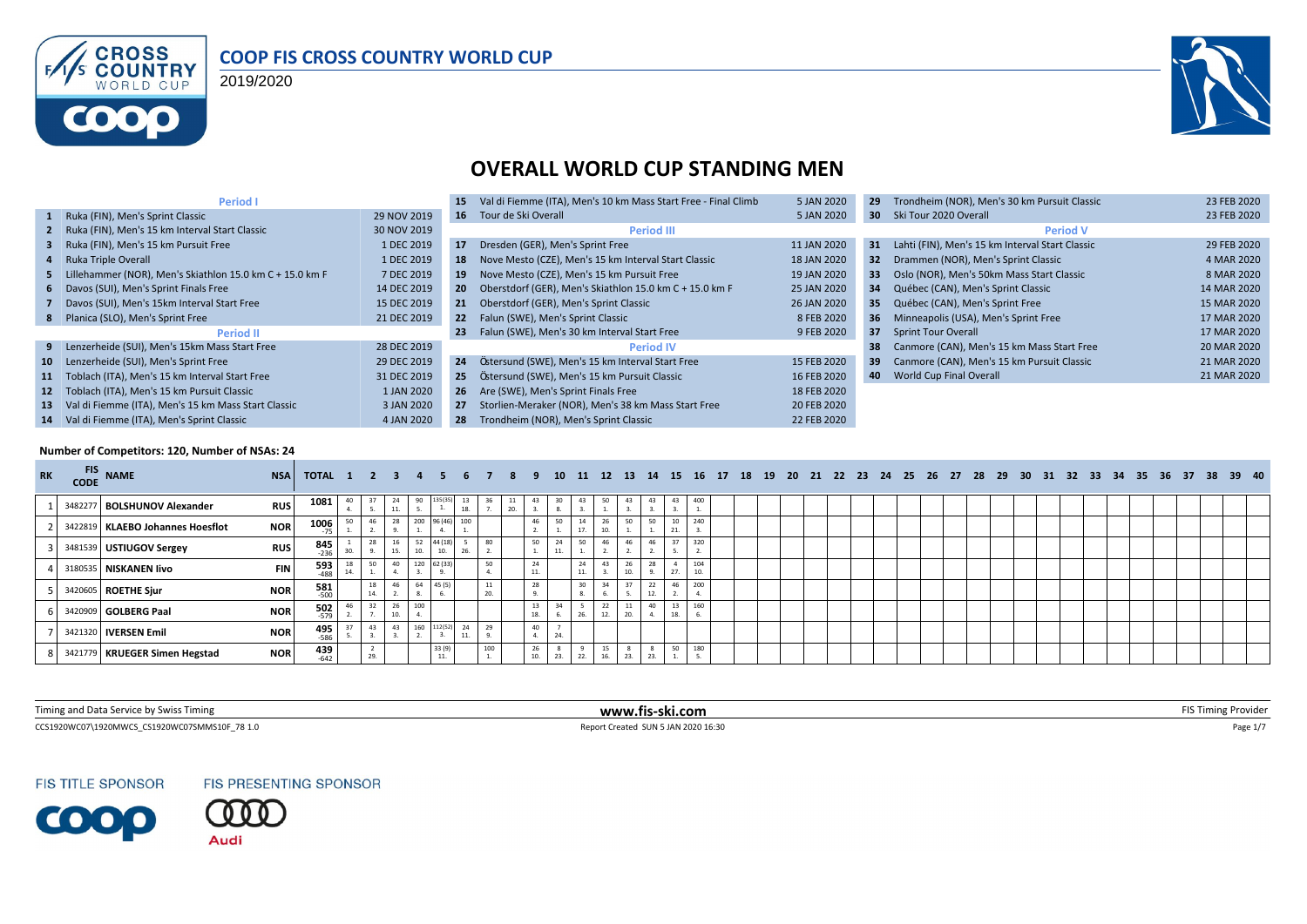





| RK           | FIS NAME                        | <b>NSA</b> | <b>TOTAL 1 2 3</b>    |                      |                                          |                                         |                                         |                                |                |                        |                       |                      |                                         |                    |                                         |                       |                       |                                          | 11 12 13 14 15 16 17 18 19 20 21 22 23 24 25 26 27 28 29 |  |  |  |  |  |  |  |  | 30 31 32 33 34 35 36 37 | 38 39 40 |  |
|--------------|---------------------------------|------------|-----------------------|----------------------|------------------------------------------|-----------------------------------------|-----------------------------------------|--------------------------------|----------------|------------------------|-----------------------|----------------------|-----------------------------------------|--------------------|-----------------------------------------|-----------------------|-----------------------|------------------------------------------|----------------------------------------------------------|--|--|--|--|--|--|--|--|-------------------------|----------|--|
| $\mathbf{q}$ | 3420586 HOLUND Hans Christer    | <b>NOR</b> | $407$<br>$-674$       |                      | $\begin{array}{c} 30 \\ 8. \end{array}$  | $\begin{array}{c} 50 \\ 1. \end{array}$ | $\begin{array}{c} 80 \\ 6. \end{array}$ | 116(36<br>2.                   |                |                        | $\frac{32}{7}$        |                      | $\begin{array}{c} 37 \\ 5. \end{array}$ | $\frac{32}{7}$     | $\begin{array}{c} 30 \\ 8. \end{array}$ |                       |                       |                                          |                                                          |  |  |  |  |  |  |  |  |                         |          |  |
| 10           | 3510023 COLOGNA Dario           | SUI        | 343<br>$-738$         |                      |                                          |                                         |                                         |                                |                | 60<br>3.               | 34<br>6.              |                      | 15<br>16.                               | 20<br>13.          | 34<br>6.                                | $\overline{2}$<br>29. | 34<br>6.              | 144<br>7.                                |                                                          |  |  |  |  |  |  |  |  |                         |          |  |
| 11           | 3481803 MELNICHENKO Andrey      | <b>RUS</b> | 330<br>$-751$         |                      | $\overline{7}$<br>24.                    | 14<br>17.                               | 18<br>22.                               |                                |                | 24<br>11.              | $11\,$<br>20.         |                      | 32<br>7 <sup>1</sup>                    | 14<br>17.          | 16<br>15.                               | 34                    | 32<br>7.              | 128<br>$\mathbf{R}$                      |                                                          |  |  |  |  |  |  |  |  |                         |          |  |
| 12           | 3482280 SPITSOV Denis           | <b>RUS</b> | <b>323</b><br>758     |                      |                                          |                                         |                                         | 38 (6)<br>-8.                  |                | 40<br>6.               | 12<br>19.             |                      | 26<br>10.                               | 13<br>18.          | 32<br>7.                                | 26<br>10.             | 40<br>4.              | 96<br>11.                                |                                                          |  |  |  |  |  |  |  |  |                         |          |  |
| 13           | 3501223 BURMAN Jens             | SWE        | 322<br>759            |                      | 16<br>15.                                | 34<br>-6.                               | 36<br>14.                               | 53 (17)                        |                | 10<br>21.              | $10\,$<br>21.         |                      | 11<br>$=20.$                            | 16<br>15.          | 24<br>11.                               |                       | 24<br>11.             | 88<br>12.                                |                                                          |  |  |  |  |  |  |  |  |                         |          |  |
| 14           | 3481432 MALTSEV Artem           | <b>RUS</b> | <b>309</b><br>772     | 25.                  | 8<br>23.                                 | -9<br>22.                               | 22<br>20.                               |                                |                | 1<br>30.               | 24.                   | 18<br>14.            | 34<br>6.                                | 40<br>$\mathbf{A}$ | 22<br>12.                               | 14<br>17.             | 12<br>19.             | 116<br>$\mathbf{q}$                      |                                                          |  |  |  |  |  |  |  |  |                         |          |  |
| 15           | 3500664 HALFVARSSON Calle       | SWE        | 307<br>$-774$         | 30<br>8.             | 22<br>12.                                | 18<br>14.                               | 58<br>9.                                |                                |                |                        |                       | <sup>1</sup><br>30.  | 40<br>4.                                | 37<br>5.           | 28<br>9.                                | 9<br>22.              |                       | 64<br>15.                                |                                                          |  |  |  |  |  |  |  |  |                         |          |  |
| 16           | 3481132 LARKOV Andrey           | <b>RUS</b> | 303<br>$-778$         |                      | 34<br>6.                                 | 13<br>18.                               | 48<br>$\bf 11.$                         | 18<br>14.                      |                |                        | 18<br>14.             | 12<br>19.            |                                         | 11<br>20.          | 40<br>4.                                | 1<br>30               | 28<br>9.              | 80<br>13.                                |                                                          |  |  |  |  |  |  |  |  |                         |          |  |
| 17           | 3180557 HYVARINEN Perttu        | <b>FIN</b> | $262$<br>-819         |                      | 14<br>17.                                | 37<br>5.                                | 40<br>13.                               | $\overline{\mathbf{3}}$<br>28. |                | 15<br>16.              | $\overline{4}$<br>27. |                      | 16<br>15.                               | 24<br>11.          | 18<br>14.                               | $\overline{3}$<br>28. | 16<br>15.             | 72<br>14.                                |                                                          |  |  |  |  |  |  |  |  |                         |          |  |
| 18           | 3422619 VALNES Erik             | <b>NOR</b> | $254 \over 827$       | 20<br>13.            | 10<br>21.                                | 30<br>8.                                | 44<br>12.                               |                                | $\frac{36}{7}$ | 60<br>$\mathbf{3}$     | 22<br>12.             | 32<br>$\overline{7}$ |                                         |                    |                                         |                       |                       |                                          |                                                          |  |  |  |  |  |  |  |  |                         |          |  |
| 19           | 3501010 HAEGGSTROEM Johan       | SWE        | $230$<br>$851$        | 32<br>$\overline{7}$ | 13<br>18.                                |                                         | 28<br>17.                               |                                | 29<br>9.       | 24<br>16<br>15.<br>11. | 15<br>16.             | 37<br>5.             |                                         |                    | - 6<br>25.                              | 18<br>14.             | $\overline{2}$<br>29. | 10<br>31.                                |                                                          |  |  |  |  |  |  |  |  |                         |          |  |
| 20           | 3290326 PELLEGRINO Federico     | <b>ITA</b> | 227<br>$-854$         | 26.                  | $\begin{array}{c} 20 \\ 13. \end{array}$ |                                         | 24<br>19.                               |                                | 32<br>8.       | 80<br>$\overline{2}$   |                       | 46<br>$\overline{2}$ |                                         |                    |                                         | 20<br>13.             |                       |                                          |                                                          |  |  |  |  |  |  |  |  |                         |          |  |
| 21           | 3482105 YAKIMUSHKIN Ivan        | <b>RUS</b> | 210<br>$-871$         |                      | 26<br>10.                                |                                         | $26\,$<br>18.                           |                                |                |                        |                       |                      | 46<br>2.                                | 28<br>9.           | $\frac{14}{17}$                         |                       | 14<br>17.             | 56<br>17.                                |                                                          |  |  |  |  |  |  |  |  |                         |          |  |
| 22           | 3190323 CHANAVAT Lucas          | <b>FRA</b> | $202$<br>$879$        | 22<br>12.            |                                          |                                         |                                         |                                | 80<br>2.       | 100<br>1.              |                       |                      |                                         |                    |                                         |                       |                       |                                          |                                                          |  |  |  |  |  |  |  |  |                         |          |  |
| 23           | 3200205 BOEGL Lucas             | <b>GER</b> | 189<br>$-892$         |                      |                                          | 10<br>21.                               | 8<br>27.                                | 11<br>20.                      |                | 14<br>17.              | 8<br>23.              |                      | 28<br>$\alpha$                          | 30<br>8.           |                                         |                       | 20<br>13.             | $\begin{array}{c} 60 \\ 16. \end{array}$ |                                                          |  |  |  |  |  |  |  |  |                         |          |  |
| 24           | 3481163 RETIVYKH Gleb           | <b>RUS</b> | $175$ <sub>-906</sub> | 16<br>15.            |                                          |                                         |                                         |                                | 45<br>-5.      | 32<br>-8.              |                       | 40<br>$\Delta$       |                                         |                    |                                         | 37                    |                       | 5<br>44.                                 |                                                          |  |  |  |  |  |  |  |  |                         |          |  |
| 25           | 3421164 SKAR Sindre Bioernestad | <b>NOR</b> | $166$<br>-915         | $\mathbf{q}$<br>22.  | 24<br>11.                                | $\overline{\mathbf{3}}$<br>28.          | 30<br>16.                               |                                | 50<br>4.       | 50<br>4.               |                       |                      |                                         |                    |                                         |                       |                       |                                          |                                                          |  |  |  |  |  |  |  |  |                         |          |  |
| 26           | 3422613 JENSSEN Jan Thomas      | <b>NOR</b> | $165$ <sub>-916</sub> |                      |                                          |                                         |                                         |                                |                |                        | 30 <sub>o</sub><br>8. | 14<br>17.            | 6<br>25.                                | 12<br>19.          | $\overline{4}$<br>27.                   | 32<br>7.              | 15<br>16.             | 52<br>18.                                |                                                          |  |  |  |  |  |  |  |  |                         |          |  |
| 27           | 3420994 TOENSETH Didrik         | <b>NOR</b> | $158$ <sub>-923</sub> |                      | 40<br>4.                                 | 32<br>7.                                | 72<br>7.                                |                                |                |                        | 14<br>17.             |                      |                                         |                    |                                         |                       |                       |                                          |                                                          |  |  |  |  |  |  |  |  |                         |          |  |
| 28           | 3190345 JOUVE Richard           | <b>FRA</b> | $157$ <sub>-924</sub> | 43                   |                                          |                                         |                                         |                                | 26<br>10.      | 45<br>- 5.             |                       | 43<br>$\overline{3}$ |                                         |                    |                                         |                       |                       |                                          |                                                          |  |  |  |  |  |  |  |  |                         |          |  |
| 29           | 3510342 BAUMANN Jonas           | SUI        | $125$ <sub>956</sub>  |                      | 9<br>22.                                 |                                         | 14<br>24.                               |                                |                | 9<br>22.               | 9<br>22.              |                      | 11<br>$=20.$                            | 8<br>23.           | 10<br>21.                               |                       | 11<br>20.             | 44<br>20.                                |                                                          |  |  |  |  |  |  |  |  |                         |          |  |

Timing and Data Service by Swiss Timing **WWW.fis-ski.com WWW.fis-ski.com FIS Timing Provider** FIS Timing Provider

CCS1920WC07\1920MWCS\_CS1920WC07SMMS10F\_78 1.0 Report Created SUN 5 JAN 2020 16:30 Page 2/7

**FIS TITLE SPONSOR** 



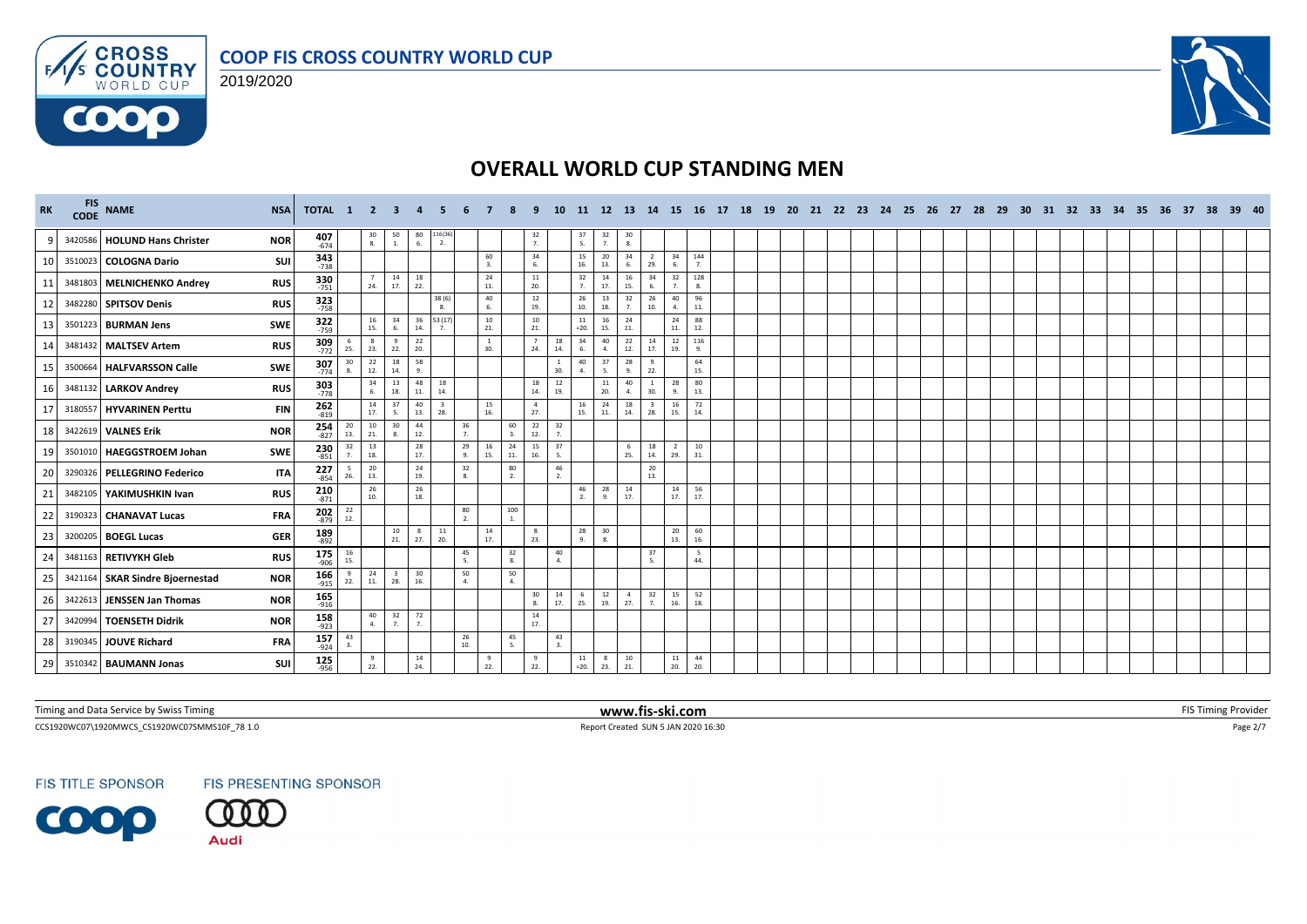





| RK | FIS NAME                          | <b>NSA</b> | TOTAL 1 2             |           |                                          | $\mathbf{3}$      |                                                           |                        |                                          |                                                |                                | <b>10</b>             |                                |                                | 11 12 13 14 15 16 17           |                 |                                         |                 | 18 19 20 |  |  | 21 22 23 24 25 26 27 |  | - 28 | 29 30 |  | 31 32 33 34 35 |  | 36 37 | -38 | 39 40 |
|----|-----------------------------------|------------|-----------------------|-----------|------------------------------------------|-------------------|-----------------------------------------------------------|------------------------|------------------------------------------|------------------------------------------------|--------------------------------|-----------------------|--------------------------------|--------------------------------|--------------------------------|-----------------|-----------------------------------------|-----------------|----------|--|--|----------------------|--|------|-------|--|----------------|--|-------|-----|-------|
| 30 | 3420228 SUNDBY Martin Johnsrud    | <b>NOR</b> | $120$ <sub>-961</sub> |           | $\begin{array}{c} 15 \\ 16. \end{array}$ | $^{22}_{12}$      | $\begin{array}{c} 32 \\ 15. \end{array}$<br>$51(6)$<br>5. |                        |                                          |                                                |                                |                       |                                |                                |                                |                 |                                         |                 |          |  |  |                      |  |      |       |  |                |  |       |     |       |
| 31 | 3190111   MANIFICAT Maurice       | <b>FRA</b> | 120<br>$-961$         |           |                                          | 20<br>13.         |                                                           | 6<br>25.               | 45<br>5.                                 |                                                | $\overline{\mathbf{3}}$<br>28. |                       |                                | 6<br>25.                       | 20<br>13.                      |                 |                                         | 20<br>26.       |          |  |  |                      |  |      |       |  |                |  |       |     |       |
| 32 | 3190302 PARISSE Clement           | <b>FRA</b> | 120<br>$-961$         |           |                                          | 11<br>20.         |                                                           |                        | 22<br>12.                                |                                                | 6<br>25.                       |                       | 12<br>19.                      | 2<br>29.                       | - 9<br>22.                     |                 | 18<br>14.                               | 40<br>21.       |          |  |  |                      |  |      |       |  |                |  |       |     |       |
| 33 | 3190268 BACKSCHEIDER Adrien       | <b>FRA</b> | $112$<br>-969         |           |                                          |                   |                                                           |                        | 18<br>14.                                |                                                |                                |                       | $_{\rm 8}$<br>23.              | 9<br>22.                       | 24.                            |                 | 22<br>12.                               | 48<br>19.       |          |  |  |                      |  |      |       |  |                |  |       |     |       |
| 34 | 1345875 GAILLARD Jean Marc        | <b>FRA</b> | $105$ <sub>-976</sub> |           |                                          |                   |                                                           |                        | 20<br>13.                                |                                                |                                |                       | 22<br>12.                      | 26.                            | 13<br>18.                      |                 | 9<br>22.                                | 36<br>22.       |          |  |  |                      |  |      |       |  |                |  |       |     |       |
| 35 | 3421754 TAUGBOEL Haavard Solaas   | <b>NOR</b> | 100<br>$-981$         |           |                                          |                   |                                                           | 60<br>$\mathbf{3}$     |                                          | 40<br>6.                                       |                                |                       |                                |                                |                                |                 |                                         |                 |          |  |  |                      |  |      |       |  |                |  |       |     |       |
| 36 | 3020003 ESTEVE ALTIMIRAS Ireneu   | <b>AND</b> | $84 - 997$            |           |                                          |                   |                                                           | $7\overline{ }$<br>24. |                                          |                                                |                                |                       |                                |                                | 15<br>16.                      |                 | $\begin{array}{c} 30 \\ 8. \end{array}$ | $\frac{32}{23}$ |          |  |  |                      |  |      |       |  |                |  |       |     |       |
| 37 | 3421154 NYENGET Martin Loewstroem | <b>NOR</b> | 80<br>$-1001$         |           |                                          |                   |                                                           |                        |                                          |                                                | 37<br>5.                       | 22<br>12.             | $\overline{\mathbf{3}}$<br>28. | 18<br>14.                      |                                |                 |                                         |                 |          |  |  |                      |  |      |       |  |                |  |       |     |       |
| 38 | 3501255 SVENSSON Oskar            | SWE        | $78 - 1003$           | 34        |                                          |                   |                                                           |                        |                                          | $\overline{2}$<br>29.                          |                                | 16<br>15.             |                                |                                |                                | 16<br>15.       |                                         | 10<br>39.       |          |  |  |                      |  |      |       |  |                |  |       |     |       |
| 39 | 3500330 PETERSON Teodor           | SWE        | $68 - 1013$           | 28        |                                          |                   |                                                           |                        | $\begin{array}{c} 22 \\ 12 \end{array}$  | 18<br>14.                                      |                                |                       |                                |                                |                                |                 |                                         |                 |          |  |  |                      |  |      |       |  |                |  |       |     |       |
| 40 | 3430249 BURY Dominik              | <b>POL</b> | $68 - 1013$           |           |                                          | 12<br>19.         |                                                           |                        |                                          |                                                |                                |                       | 24.                            | 10<br>21.                      | $\overline{\mathbf{3}}$<br>28. |                 | 8<br>23.                                | 28<br>24.       |          |  |  |                      |  |      |       |  |                |  |       |     |       |
| 41 | 3190282 JAY Renaud                | <b>FRA</b> | 66<br>$-1015$         |           |                                          |                   |                                                           |                        | $\overline{4}$<br>19.<br>27.             | $\begin{array}{c} 12 \\ 19. \end{array}$<br>12 |                                | 26<br>10.             |                                |                                |                                | $\frac{12}{19}$ |                                         |                 |          |  |  |                      |  |      |       |  |                |  |       |     |       |
| 42 | 3510351 FURGER Roman              | SUI        | 66<br>$-1015$         |           |                                          |                   |                                                           |                        | $\overline{\mathbf{3}}$<br>28.           |                                                | 16<br>15.                      | 20<br>13.             |                                |                                | <sup>1</sup><br>30.            |                 | 6<br>25.                                | $\frac{20}{27}$ |          |  |  |                      |  |      |       |  |                |  |       |     |       |
| 43 | 3530120 HAMILTON Simeon           | <b>USA</b> | $62 - 1019$           |           |                                          |                   |                                                           | 6                      | 40                                       | 22<br>12.                                      |                                |                       |                                |                                |                                |                 |                                         |                 |          |  |  |                      |  |      |       |  |                |  |       |     |       |
| 44 | 3190529 LAPALUS Hugo              | <b>FRA</b> | $62$<br>1019          |           |                                          |                   |                                                           |                        | 8<br>23.                                 |                                                | $\overline{2}$<br>29.          |                       | 13<br>18.                      | $\overline{\mathbf{3}}$<br>28. |                                |                 | 26<br>10.                               | $10\,$<br>36.   |          |  |  |                      |  |      |       |  |                |  |       |     |       |
| 45 | 3200210 EISENLAUER Sebastian      | <b>GER</b> | $61 - 1020$           |           | 6<br>25.                                 |                   |                                                           |                        |                                          |                                                |                                |                       |                                |                                | $\frac{2}{29}$ .               | 24<br>11.       | $\frac{5}{26}$                          | 24<br>25.       |          |  |  |                      |  |      |       |  |                |  |       |     |       |
| 46 | 3220002 MUSGRAVE Andrew           | <b>GBR</b> | $-60$<br>$-1021$      |           |                                          | 15<br>16.         |                                                           | 13<br>18.              |                                          |                                                |                                |                       | 18<br>14.                      | $\overline{4}$<br>27.          |                                |                 |                                         | 10<br>32.       |          |  |  |                      |  |      |       |  |                |  |       |     |       |
| 47 | 3501340 GRATE Marcus              | SWE        | $54 - 1027$           |           |                                          |                   |                                                           |                        | $\begin{array}{c} 18 \\ 14. \end{array}$ | 36<br>$\overline{7}$                           |                                |                       |                                |                                |                                |                 |                                         |                 |          |  |  |                      |  |      |       |  |                |  |       |     |       |
| 48 | 3200356 DOBLER Jonas              | <b>GER</b> | $54 - 1027$           |           |                                          | $_{\rm 8}$<br>23. |                                                           |                        | 26<br>10.                                |                                                | 20<br>13.                      |                       |                                |                                |                                |                 |                                         |                 |          |  |  |                      |  |      |       |  |                |  |       |     |       |
| 49 | 3510377 HEDIGER Jovian            | SUI        | $53 - 1028$           | 13<br>18. |                                          |                   |                                                           | 19.                    | 12                                       |                                                |                                | 28<br>9.              |                                |                                |                                |                 |                                         |                 |          |  |  |                      |  |      |       |  |                |  |       |     |       |
| 50 | 3560101 SIMENC Miha               | <b>SLO</b> | 47<br>$-1034$         |           |                                          |                   |                                                           |                        | 8<br>23.                                 |                                                |                                | $\overline{4}$<br>27. |                                |                                |                                | 30<br>8.        |                                         | 5<br>54.        |          |  |  |                      |  |      |       |  |                |  |       |     |       |

Timing and Data Service by Swiss Timing **WWW.fis-ski.com WWW.fis-ski.com FIS Timing Provider** FIS Timing Provider

CCS1920WC07\1920MWCS\_CS1920WC07SMMS10F\_78 1.0 Report Created SUN 5 JAN 2020 16:30 Page 3/7

**FIS TITLE SPONSOR** 



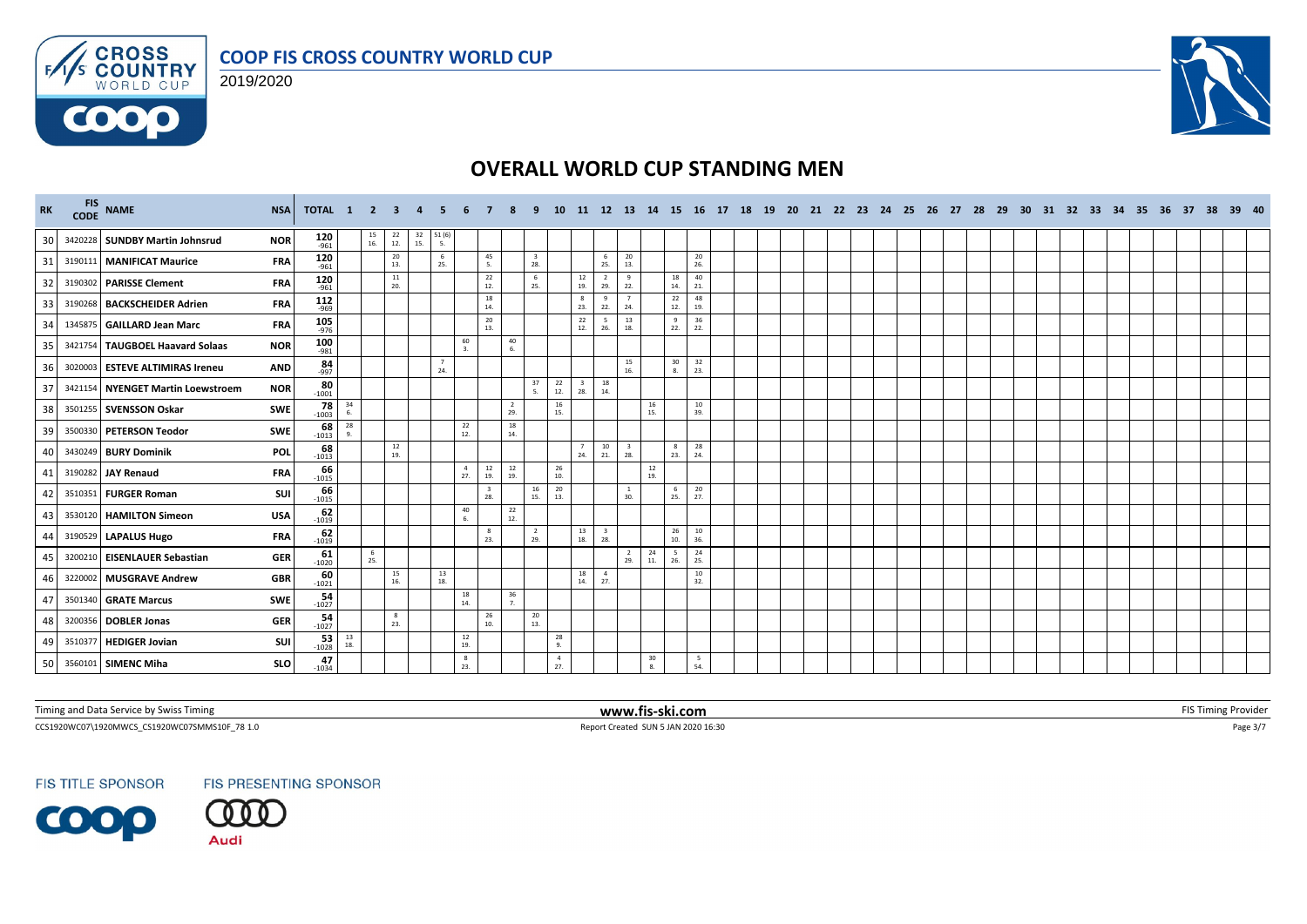





| <b>RK</b> | CODE    | FIS NAME                         | <b>NSA</b> | <b>TOTAL 1 2 3</b>                            |           |                     |                       |                       |                       |                                          |                                         |          | 10                                       |                  | 11 12 13 14         |                                          |                 |                        |                 | 15 16 17 18 19 20 21 22 23 24 25 26 27 28 29 |  |  |  |  |  |  |  |  | 30 31 32 33 34 35 36 37 38 39 40 |  |  |
|-----------|---------|----------------------------------|------------|-----------------------------------------------|-----------|---------------------|-----------------------|-----------------------|-----------------------|------------------------------------------|-----------------------------------------|----------|------------------------------------------|------------------|---------------------|------------------------------------------|-----------------|------------------------|-----------------|----------------------------------------------|--|--|--|--|--|--|--|--|----------------------------------|--|--|
| 51        | 3500991 | <b>WESTBERG Karl-Johan</b>       | <b>SWE</b> | $47 - 1034$                                   |           |                     |                       |                       |                       |                                          | $\frac{2}{29}$                          |          | $\begin{array}{c} 13 \\ 18. \end{array}$ | $\frac{1}{30}$   |                     |                                          | $\frac{11}{20}$ |                        | $\frac{20}{30}$ |                                              |  |  |  |  |  |  |  |  |                                  |  |  |
| 52        |         | 3180861 MAEKI Joni               | <b>FIN</b> | $44 - 1037$                                   | 24<br>11. |                     |                       |                       |                       |                                          | 20<br>13.                               |          |                                          |                  |                     |                                          |                 |                        |                 |                                              |  |  |  |  |  |  |  |  |                                  |  |  |
| 53        |         | 3220016 YOUNG Andrew             | <b>GBR</b> | 42<br>$-1039$                                 |           |                     |                       |                       |                       | 10<br>21.                                | 32<br>8.                                |          |                                          |                  |                     |                                          |                 |                        |                 |                                              |  |  |  |  |  |  |  |  |                                  |  |  |
| 54        |         | 3510534 KLEE Beda                | SUI        | 42<br>$-1039$                                 |           |                     | $\overline{4}$<br>27. | 6<br>28.              |                       |                                          | $5\overline{5}$<br>26.                  |          |                                          | $\frac{2}{29}$ . |                     | 5<br>26.                                 |                 |                        | 20<br>28.       |                                              |  |  |  |  |  |  |  |  |                                  |  |  |
| 55        |         | 3482350 POROSHKIN Ilia           | <b>RUS</b> | 41<br>$-1040$                                 |           | 11<br>20.           | 6<br>25.              | 20<br>21.             | $\overline{4}$<br>27. |                                          |                                         |          |                                          |                  |                     |                                          |                 |                        |                 |                                              |  |  |  |  |  |  |  |  |                                  |  |  |
| 56        |         | 3180301 LEHTONEN Lari            | <b>FIN</b> | $38 - 1043$                                   |           | 12<br>19.           |                       | 16<br>23.             |                       |                                          |                                         |          |                                          |                  |                     |                                          |                 |                        | 10<br>38.       |                                              |  |  |  |  |  |  |  |  |                                  |  |  |
| 57        |         | 3530583 HANNEMAN Logan           | <b>USA</b> | $34 - 1047$                                   |           |                     |                       |                       |                       |                                          | - 6<br>25.                              |          | 10<br>21.                                |                  |                     |                                          | 13<br>18.       |                        | 5<br>56.        |                                              |  |  |  |  |  |  |  |  |                                  |  |  |
| 58        |         | 3150570 NOVAK Michal             | <b>CZE</b> | $\begin{array}{c}\n 34 \\ -1047\n\end{array}$ |           |                     | $\overline{7}$<br>24. | $\overline{2}$<br>30. |                       | 24.                                      | 13<br>18.                               | 5<br>26. |                                          |                  |                     |                                          |                 |                        |                 |                                              |  |  |  |  |  |  |  |  |                                  |  |  |
| 59        |         | 3290407   SALVADORI Giandomenico | <b>ITA</b> | $33$ <sub>-1048</sub>                         |           |                     |                       |                       |                       |                                          |                                         |          |                                          |                  | $\mathbf{1}$<br>30. | $\begin{array}{c} 12 \\ 19. \end{array}$ |                 |                        | 20<br>29.       |                                              |  |  |  |  |  |  |  |  |                                  |  |  |
| 60        |         | 3180508 HAKOLA Ristomatti        | <b>FIN</b> | $31 - 1050$                                   | 15<br>16. |                     |                       |                       |                       | $\begin{array}{c} 16 \\ 15. \end{array}$ |                                         |          |                                          |                  |                     |                                          |                 |                        |                 |                                              |  |  |  |  |  |  |  |  |                                  |  |  |
| 61        |         | 3422115 TEFRE Gjoeran            | <b>NOR</b> | $\frac{29}{-1052}$                            |           |                     |                       |                       |                       |                                          | 29<br>9.                                |          |                                          |                  |                     |                                          |                 |                        |                 |                                              |  |  |  |  |  |  |  |  |                                  |  |  |
| 62        |         | 3290446 ZELGER Stefan            | <b>ITA</b> | $28 - 1053$                                   |           |                     |                       |                       |                       |                                          | $\overline{7}$<br>24.                   |          | 6<br>25.                                 |                  |                     |                                          | 15<br>16.       |                        |                 |                                              |  |  |  |  |  |  |  |  |                                  |  |  |
| 63        |         | 3290533 HELLWEGER Michael        | <b>ITA</b> | $27 - 1054$                                   |           |                     |                       |                       |                       |                                          | 16<br>15.                               |          | 11<br>20.                                |                  |                     |                                          |                 |                        |                 |                                              |  |  |  |  |  |  |  |  |                                  |  |  |
| 64        |         | 3481988 SEMIKOV Ilia             | <b>RUS</b> | $26 - 1055$                                   | 26<br>10. |                     |                       |                       |                       |                                          |                                         |          |                                          |                  |                     |                                          |                 |                        |                 |                                              |  |  |  |  |  |  |  |  |                                  |  |  |
| 65        |         | 3421316 AUNE Paal Troean         | <b>NOR</b> | 26<br>$-1055$                                 |           |                     |                       |                       |                       |                                          | 26<br>10.                               |          |                                          |                  |                     |                                          |                 |                        |                 |                                              |  |  |  |  |  |  |  |  |                                  |  |  |
| 66        |         | 3290379 de FABIANI Francesco     | <b>ITA</b> | $24 - 1057$                                   | 8<br>23.  | <sup>1</sup><br>30. |                       |                       |                       |                                          |                                         |          | 15<br>16.                                |                  |                     |                                          |                 |                        |                 |                                              |  |  |  |  |  |  |  |  |                                  |  |  |
| 67        |         | 3530713 BOLGER Kevin             | <b>USA</b> | $23 - 1058$                                   |           |                     |                       |                       |                       | $\mathbf{1}$<br>30.                      | 13<br>18.                               |          | 9<br>22.                                 |                  |                     |                                          |                 |                        |                 |                                              |  |  |  |  |  |  |  |  |                                  |  |  |
| 68        |         | 3180865 VUORINEN Lauri           | <b>FIN</b> | $23 - 1058$                                   | 12<br>19. |                     |                       |                       |                       | 11<br>20.                                |                                         |          |                                          |                  |                     |                                          |                 |                        |                 |                                              |  |  |  |  |  |  |  |  |                                  |  |  |
| 69        |         | 3460018 PEPENE Paul Constantin   | ROU        | $23 - 1058$                                   |           |                     |                       |                       |                       |                                          | $\begin{array}{c} 6 \\ 25. \end{array}$ |          |                                          |                  |                     |                                          |                 | $7\overline{ }$<br>24. | 10<br>34.       |                                              |  |  |  |  |  |  |  |  |                                  |  |  |
| 70        |         | 3422186 TURTVEIT Vebjoern        | <b>NOR</b> | $22$<br>-1059                                 |           |                     |                       |                       | 22<br>12.             |                                          |                                         |          |                                          |                  |                     |                                          |                 |                        |                 |                                              |  |  |  |  |  |  |  |  |                                  |  |  |
| 71        |         | 3510479 RUEESCH Jason            | SUI        | 22<br>$-1059$                                 |           |                     |                       |                       | $\frac{9}{22}$        |                                          |                                         |          |                                          |                  |                     |                                          |                 | $\frac{3}{28}$         | 10<br>40.       |                                              |  |  |  |  |  |  |  |  |                                  |  |  |

Timing and Data Service by Swiss Timing **WWW.fis-ski.com WWW.fis-ski.com FIS Timing Provider** FIS Timing Provider

CCS1920WC07\1920MWCS\_CS1920WC07SMMS10F\_78 1.0 Report Created SUN 5 JAN 2020 16:30 Page 4/7

**FIS TITLE SPONSOR** 

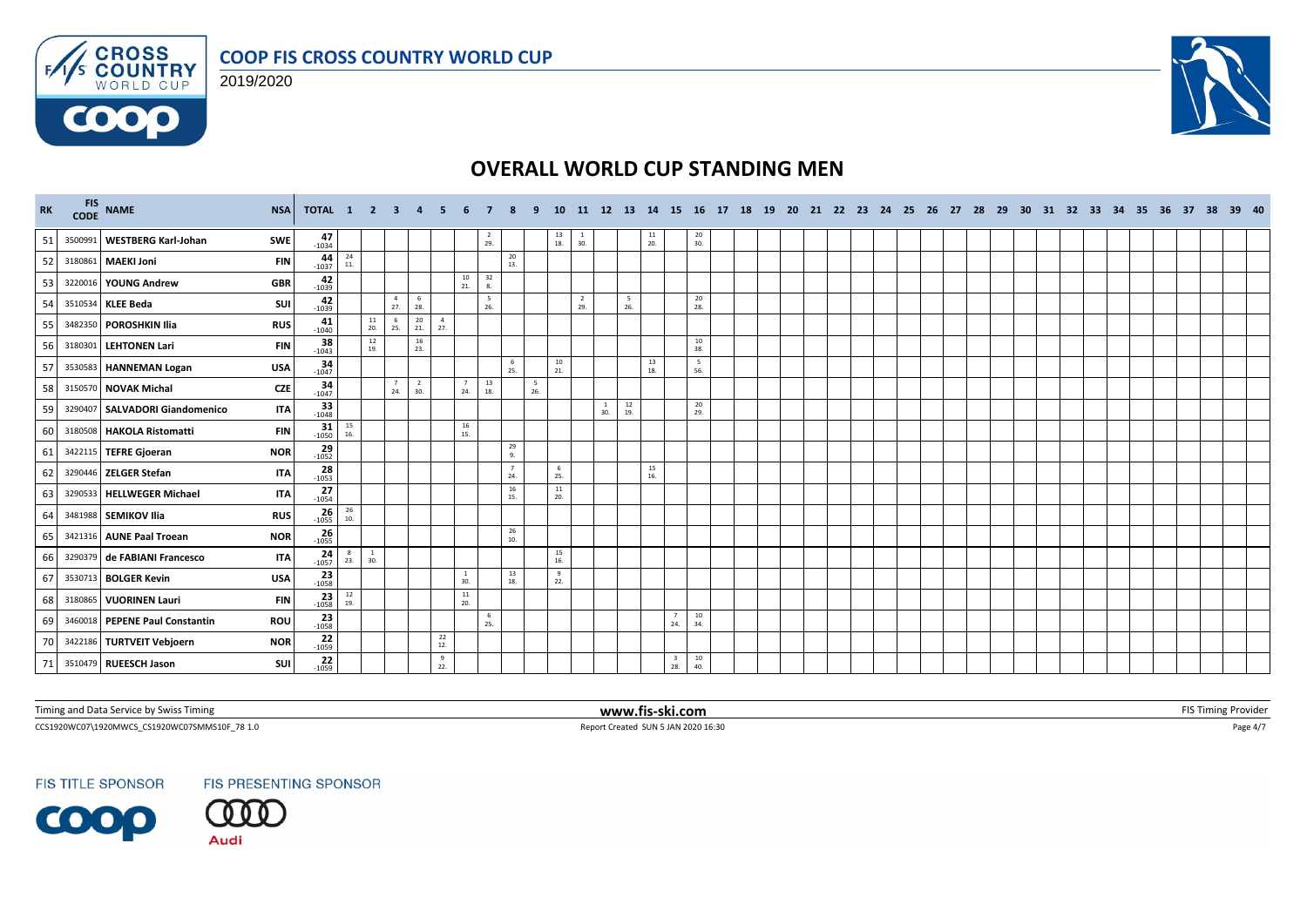





| RK | FIS NAME                      | <b>NSA</b> | TOTAL 1 2 3 4        |                       |                                |                       |                       | - 5                                      |                 |                       | - 9       |                  |                       |  |                 |           |  |  |  |  |  |  |  |  |  | 10 11 12 13 14 15 16 17 18 19 20 21 22 23 24 25 26 27 28 29 30 31 32 33 34 35 36 37 38 39 40 |  |
|----|-------------------------------|------------|----------------------|-----------------------|--------------------------------|-----------------------|-----------------------|------------------------------------------|-----------------|-----------------------|-----------|------------------|-----------------------|--|-----------------|-----------|--|--|--|--|--|--|--|--|--|----------------------------------------------------------------------------------------------|--|
| 72 | 3290383 RASTELLI Maicol       | <b>ITA</b> | $\frac{21}{1060}$    | $\overline{4}$<br>27. |                                |                       |                       |                                          |                 |                       |           | $\frac{2}{29}$ . |                       |  | $\frac{10}{21}$ | 51.       |  |  |  |  |  |  |  |  |  |                                                                                              |  |
| 73 | 3190548 CHAPPAZ Jules         | <b>FRA</b> | 20<br>$-1061$        |                       |                                |                       |                       |                                          |                 |                       |           |                  | 20<br>13.             |  |                 |           |  |  |  |  |  |  |  |  |  |                                                                                              |  |
| 74 | 3501278 PERSSON Anton         | SWE        | 20<br>$-1061$        |                       |                                |                       |                       |                                          | 20<br>13.       |                       |           |                  |                       |  |                 |           |  |  |  |  |  |  |  |  |  |                                                                                              |  |
| 75 | 3422521 AUGDAL Eirik Sverdrup | <b>NOR</b> | 20<br>$-1061$        |                       |                                |                       |                       | $\begin{array}{c} 20 \\ 13. \end{array}$ |                 |                       |           |                  |                       |  |                 |           |  |  |  |  |  |  |  |  |  |                                                                                              |  |
| 76 | 3120068 WANG Qiang            | <b>CHN</b> | $\frac{20}{1061}$    |                       |                                |                       |                       |                                          | 6<br>25.        |                       | 14<br>17. |                  |                       |  |                 |           |  |  |  |  |  |  |  |  |  |                                                                                              |  |
| 77 | 3510366 SCHNIDER Ueli         | SUI        | $17 - 1064$          |                       |                                |                       |                       |                                          |                 |                       |           |                  |                       |  | 7<br>24.        | 10<br>33. |  |  |  |  |  |  |  |  |  |                                                                                              |  |
| 78 | 3422263 KVAALE Gaute          | <b>NOR</b> | $16 - 1065$          |                       |                                |                       |                       | 16<br>15.                                |                 |                       |           |                  |                       |  |                 |           |  |  |  |  |  |  |  |  |  |                                                                                              |  |
| 79 | 3180436 MIKKONEN Juho         | <b>FIN</b> | $16 - 1065$          | 11<br>20.             | 5<br>26.                       |                       |                       |                                          |                 |                       |           |                  |                       |  |                 |           |  |  |  |  |  |  |  |  |  |                                                                                              |  |
| 80 | 3501297 SANDSTROEM Bjoern     | SWE        | $16$ <sub>1065</sub> |                       | $\overline{4}$<br>27.          | $\overline{2}$<br>29. | $\frac{10}{26}$       |                                          |                 |                       |           |                  |                       |  |                 |           |  |  |  |  |  |  |  |  |  |                                                                                              |  |
| 81 | 3530511 BJORNSEN Erik         | <b>USA</b> | $16 - 1065$          |                       | $\overline{\mathbf{3}}$<br>28. | 30.                   | 12<br>25.             |                                          |                 |                       |           |                  |                       |  |                 |           |  |  |  |  |  |  |  |  |  |                                                                                              |  |
| 82 | 3181098 SUHONEN Verneri       | <b>FIN</b> | $15 - 1066$          |                       |                                |                       |                       |                                          | 15<br>16.       |                       |           |                  |                       |  |                 |           |  |  |  |  |  |  |  |  |  |                                                                                              |  |
| 83 | 3420365 BRANDSDAL Eirik       | <b>NOR</b> | $15 - 1066$          |                       |                                |                       |                       |                                          |                 |                       | 15<br>16. |                  |                       |  |                 |           |  |  |  |  |  |  |  |  |  |                                                                                              |  |
| 83 | 3420577 DYRHAUG Niklas        | <b>NOR</b> | $15 - 1066$          |                       |                                |                       |                       | 15<br>16.                                |                 |                       |           |                  |                       |  |                 |           |  |  |  |  |  |  |  |  |  |                                                                                              |  |
| 85 | 3490145 ROJO Imanol           | <b>ESP</b> | $15 - 1066$          |                       |                                |                       |                       | $\mathbf{1}$<br>30.                      |                 | $\overline{4}$<br>27. |           |                  |                       |  |                 | 10<br>37. |  |  |  |  |  |  |  |  |  |                                                                                              |  |
| 86 | 3422803 STENSHAGEN Mattis     | <b>NOR</b> | $14 - 1067$          |                       |                                |                       |                       | 14<br>17.                                |                 |                       |           |                  |                       |  |                 |           |  |  |  |  |  |  |  |  |  |                                                                                              |  |
| 87 | 3482806 TERENTEV Alexander    | <b>RUS</b> | $14 - 1067$          |                       |                                |                       |                       |                                          | $\frac{14}{17}$ |                       |           |                  |                       |  |                 |           |  |  |  |  |  |  |  |  |  |                                                                                              |  |
| 88 | 3390169 KILP Marko            | <b>EST</b> | $14 - 1067$          | 14<br>17.             |                                |                       |                       |                                          |                 |                       |           |                  |                       |  |                 |           |  |  |  |  |  |  |  |  |  |                                                                                              |  |
| 89 | 3660065 SEMENOV Michail       | <b>BLR</b> | $14 - 1067$          |                       |                                | 5<br>26.              | $\overline{4}$<br>29. |                                          |                 |                       |           |                  |                       |  |                 | -5<br>46. |  |  |  |  |  |  |  |  |  |                                                                                              |  |
| 90 | 3422474 BRUVOLL Ole Joergen   | <b>NOR</b> | $12 - 1069$          |                       |                                |                       |                       | 12<br>19.                                |                 |                       |           |                  |                       |  |                 |           |  |  |  |  |  |  |  |  |  |                                                                                              |  |
| 91 | 3180984 LEPISTO Lauri         | <b>FIN</b> | $12 - 1069$          | $\overline{2}$<br>29. |                                |                       |                       |                                          |                 |                       |           |                  |                       |  | 5<br>26.        | 5<br>43.  |  |  |  |  |  |  |  |  |  |                                                                                              |  |
| 92 | 3670115 PUKHKALO Vitaliy      | <b>KAZ</b> | 11<br>$-1070$        |                       |                                |                       |                       |                                          |                 | 7<br>24.              |           |                  | $\overline{4}$<br>27. |  |                 |           |  |  |  |  |  |  |  |  |  |                                                                                              |  |

Timing and Data Service by Swiss Timing **WWW.fis-ski.com WWW.fis-ski.com FIS Timing Provider** FIS Timing Provider

CCS1920WC07\1920MWCS\_CS1920WC07SMMS10F\_78 1.0 Report Created SUN 5 JAN 2020 16:30 Page 5/7

**FIS TITLE SPONSOR** 

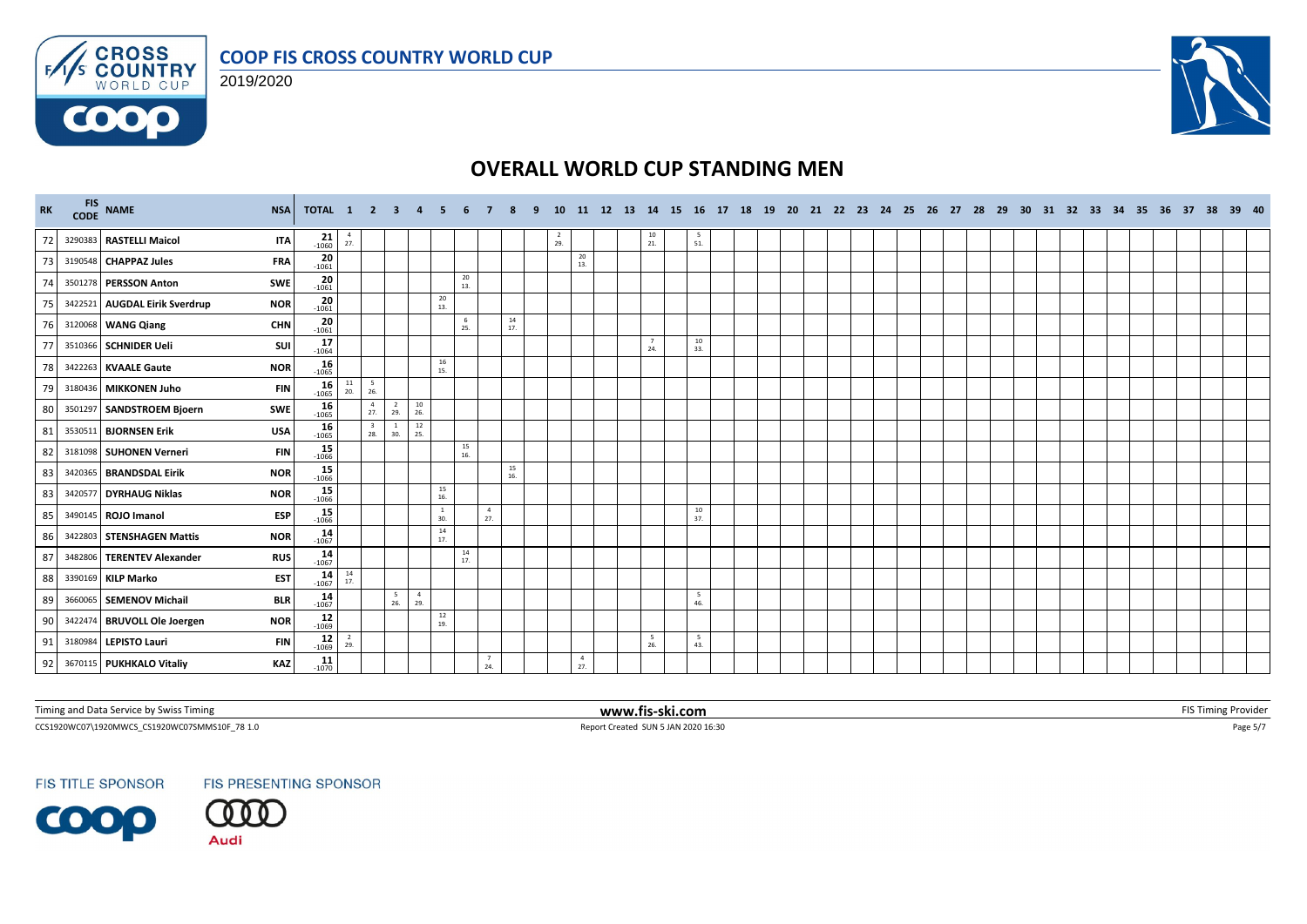





| RK  | FIS NAME                         | <b>NSA</b> | TOTAL 1 2 3 4             |           |  |           |                                |                                 | 10 <sup>1</sup> |          |                       |                     |           | 11 12 13 14 15 16 17 18 19 20 21 22 23 24 25 26 27 28 29 30 31 32 33 34 35 36 37 38 39 40 |  |  |  |  |  |  |  |  |  |  |
|-----|----------------------------------|------------|---------------------------|-----------|--|-----------|--------------------------------|---------------------------------|-----------------|----------|-----------------------|---------------------|-----------|-------------------------------------------------------------------------------------------|--|--|--|--|--|--|--|--|--|--|
| 93  | 3560121 LAMPIC Janez             | <b>SLO</b> | $11$<br>-1070             | 24.       |  |           |                                | $\frac{4}{27}$                  |                 |          |                       |                     |           |                                                                                           |  |  |  |  |  |  |  |  |  |  |
| 94  | 3670049 VOLOTKA Denis            | <b>KAZ</b> | 11<br>$-1070$             |           |  |           |                                |                                 |                 |          | 6<br>25.              |                     | -5<br>50. |                                                                                           |  |  |  |  |  |  |  |  |  |  |
| 95  | 3530496 NORRIS David             | <b>USA</b> | $11$ <sub>-1070</sub>     |           |  |           |                                |                                 |                 |          |                       | $\mathbf{1}$<br>30. | 10<br>35. |                                                                                           |  |  |  |  |  |  |  |  |  |  |
| 96  | 3300494 BABA Naoto               | <b>JPN</b> | $10$<br>$1071$            |           |  | 10<br>21. |                                |                                 |                 |          |                       |                     |           |                                                                                           |  |  |  |  |  |  |  |  |  |  |
| 97  | 3120031 SUN Qinghai              | <b>CHN</b> | $10 - 1071$               |           |  |           |                                | 10<br>21.                       |                 |          |                       |                     |           |                                                                                           |  |  |  |  |  |  |  |  |  |  |
| 98  | 3190353 CHAUVIN Valentin         | <b>FRA</b> | $10 - 1071$               | 10<br>21. |  |           |                                |                                 |                 |          |                       |                     |           |                                                                                           |  |  |  |  |  |  |  |  |  |  |
| 99  | 3150637 PECHOUSEK Jan            | <b>CZE</b> | 9<br>$-1072$              |           |  |           |                                | $\frac{9}{22}$                  |                 |          |                       |                     |           |                                                                                           |  |  |  |  |  |  |  |  |  |  |
| 100 | 3290712 GRAZ Davide              | <b>ITA</b> | $\frac{9}{-1072}$         |           |  |           | 9<br>22.                       |                                 |                 |          |                       |                     |           |                                                                                           |  |  |  |  |  |  |  |  |  |  |
| 101 | 3430233 BURY Kamil               | <b>POL</b> | $9 - 1072$                |           |  |           |                                |                                 |                 |          | $\overline{4}$<br>27. |                     | -5<br>42. |                                                                                           |  |  |  |  |  |  |  |  |  |  |
| 102 | 3481775 KRASNOV Andrey           | <b>RUS</b> | 8<br>$-1073$              |           |  |           |                                | $_{\rm 8}$<br>23.               |                 |          |                       |                     |           |                                                                                           |  |  |  |  |  |  |  |  |  |  |
| 103 | 3423264 AMUNDSEN Harald Oestberg | <b>NOR</b> | $8 - 1073$                |           |  | 8<br>23.  |                                |                                 |                 |          |                       |                     |           |                                                                                           |  |  |  |  |  |  |  |  |  |  |
| 104 | 3200376 NOTZ Florian             | <b>GER</b> | -8<br>$-1073$             |           |  |           |                                | $\overline{1}$<br>30.           |                 | 7<br>24. |                       |                     |           |                                                                                           |  |  |  |  |  |  |  |  |  |  |
| 105 | 3220033 CLUGNET James            | <b>GBR</b> | $\overline{7}$<br>$-1074$ |           |  |           | $\overline{2}$<br>29.          |                                 | 5<br>26.        |          |                       |                     |           |                                                                                           |  |  |  |  |  |  |  |  |  |  |
| 106 | 3501252 JONSSON Olof             | SWE        | $-1075$                   |           |  |           | $\overline{\mathbf{3}}$<br>28. | $\overline{\mathbf{3}}$<br>28.  |                 |          |                       |                     |           |                                                                                           |  |  |  |  |  |  |  |  |  |  |
| 107 | 3420961 KROGH Finn Haagen        | <b>NOR</b> | -5<br>$-1076$             |           |  | 5<br>26.  |                                |                                 |                 |          |                       |                     |           |                                                                                           |  |  |  |  |  |  |  |  |  |  |
| 108 | 3150664 CERNY Ondrej             | <b>CZE</b> | $\frac{5}{-1076}$         |           |  |           |                                | $\overline{\phantom{0}}$<br>26. |                 |          |                       |                     |           |                                                                                           |  |  |  |  |  |  |  |  |  |  |
| 109 | 3150509 KNOP Petr                | <b>CZE</b> | $\frac{5}{1076}$          |           |  |           |                                |                                 |                 |          |                       |                     | 5<br>41.  |                                                                                           |  |  |  |  |  |  |  |  |  |  |
| 110 | 3290524 ABRAM Mikael             | <b>ITA</b> | $\frac{5}{-1076}$         |           |  |           |                                |                                 |                 |          |                       |                     | 5<br>45.  |                                                                                           |  |  |  |  |  |  |  |  |  |  |
| 111 | 3270010 MALONEY WESTGAARD Thomas | <b>IRL</b> | $\frac{5}{1076}$          |           |  |           |                                |                                 |                 |          |                       |                     | 5<br>48.  |                                                                                           |  |  |  |  |  |  |  |  |  |  |
| 112 | 3150519 FELLNER Adam             | <b>CZE</b> | $\frac{5}{-1076}$         |           |  |           |                                |                                 |                 |          |                       |                     | 5<br>47.  |                                                                                           |  |  |  |  |  |  |  |  |  |  |
|     | 113 3550114 BIKSE Indulis        | LAT        | $\frac{5}{-1076}$         |           |  |           |                                |                                 |                 |          |                       |                     | 5<br>49.  |                                                                                           |  |  |  |  |  |  |  |  |  |  |

Timing and Data Service by Swiss Timing **WWW.fis-ski.com WWW.fis-ski.com FIS Timing Provider** FIS Timing Provider

CCS1920WC07\1920MWCS\_CS1920WC07SMMS10F\_78 1.0 Report Created SUN 5 JAN 2020 16:30 Page 6/7

**FIS TITLE SPONSOR**